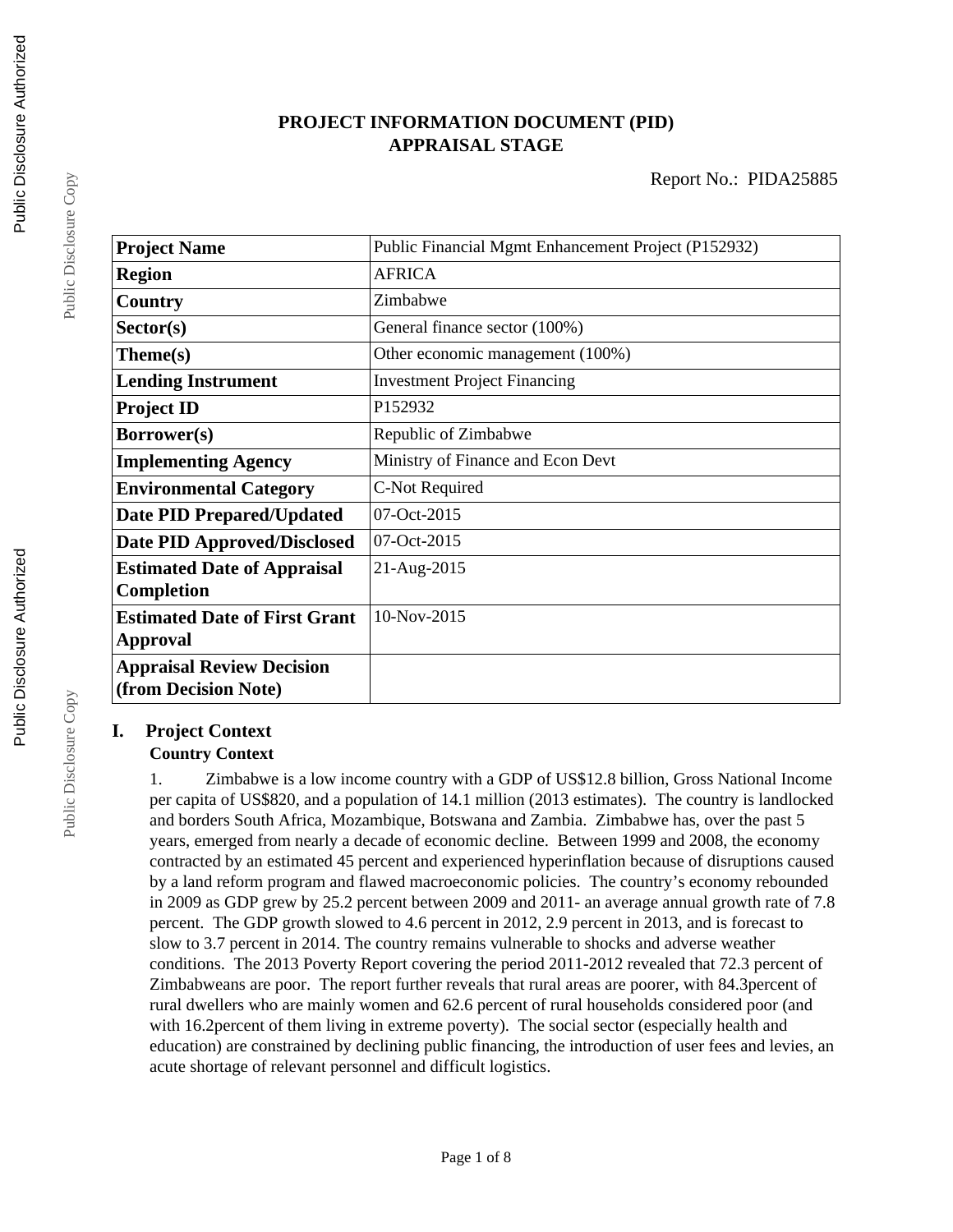2. In March 2013, Zimbabwe adopted a new Constitution which is informed by principles such as gender equality and gender balance. This was followed by general elections in July 2013 which saw the re-election of the incumbent President, Robert Mugabe, whose party, ZANU-PF also won a Parliamentary majority. The Government of Zimbabwe (GoZ) has prepared a 5-year recovery program, the Zimbabwe Agenda for Sustainable Socio-Economic Transformation (Zim-Asset) which focuses on four strategic clusters: (i) Food Security and Nutrition; (ii) Social Services and Poverty Eradication; (iii) Infrastructure and Utilities; and, (iv) Value Addition and Beneficiation. In June 2013, Zimbabwe signed an IMF Staff-Monitored Program. This followed the lifting of IMF Board Technical Assistance (TA) restrictions in October 2012. Further, the first Staff Monitoring Program (SMP) was successfully concluded in late 2014 and a new 15-month SMP was approved by IMF management in October 2014.

3. During this period, the Bank's main source of funding was an Analytical Multi-donor Trust Fund (AMDTF) which ran from 2009-14, in view of the country's arrears status in relation to IDA. A new umbrella trust fund called the Zimbabwe Reconstruction Fund (ZIMREF) was approved by the Bank's Board of Executive Directors in May 2014 and has since become operational. This new trust fund will be funding public finance management (PFM) and other activities.

4. Zimbabwe exhibits the characteristics of both a middle income country and those of a fragile state. On the one hand, the country has high levels of backbone infrastructure and human capacity, but it has lost institutional capacity, especially in core government functions. Because of the degradation of institutions, the country has difficulty in managing political, economic, and external stresses that reignite political conflict and economic vulnerability. The World Bank and development partners have been supporting analytical work in public and private sectors of the economy while also providing technical assistance in the public sector. This has provided a foundation for direct engagement with the public and private sectors as Zimbabwe continues to move toward full re-engagement of the World Bank group.

#### **Sectoral and institutional Context**

5. Prior to the onset of economic decline, the GoZ was in the process of strengthening the building blocks of the PFM system, which was largely through the implementation of an Integrated Financial Management System (IFMIS) with effect from 1999. The IFMIS supports the basic financial management functions for the Consolidated Revenue Fund (CRF). It operates on a central database against a standard chart of accounts, with centralized oversight and control by the Accountant General and decentralized data input by line ministries. The IFMIS brought about a fair level of systemic budget control, accounting and reporting. It enabled the production of budget reports in real time, allowing timely dissemination of budget reports and annual financial statements of all line ministries. Commitments and payments were controlled against budgets captured in the IFMIS. The Reserve Bank of Zimbabwe (RBZ) provided banking services to government, with bank accounts controlled by the the Accountant General's Department. This was a traditional system that used a main Exchequer Account, main Paymaster-general (PMG) Account and subaccounts for line ministries which were managed on a Single Treasury Account basis. Bank reconciliations were done manually, mainly for technical reasons at the RBZ. Procurements above a certain threshold are being administered through the State Procurement Board (SPB), since the enactment of the Procurement Act of 1999- which was later supported by the Procurement Regulations of 2002. Payroll control was centrally handled by the Salary Service Bureau. Data on domestic and external debt are recorded on the Debt Management and Financial Analysis System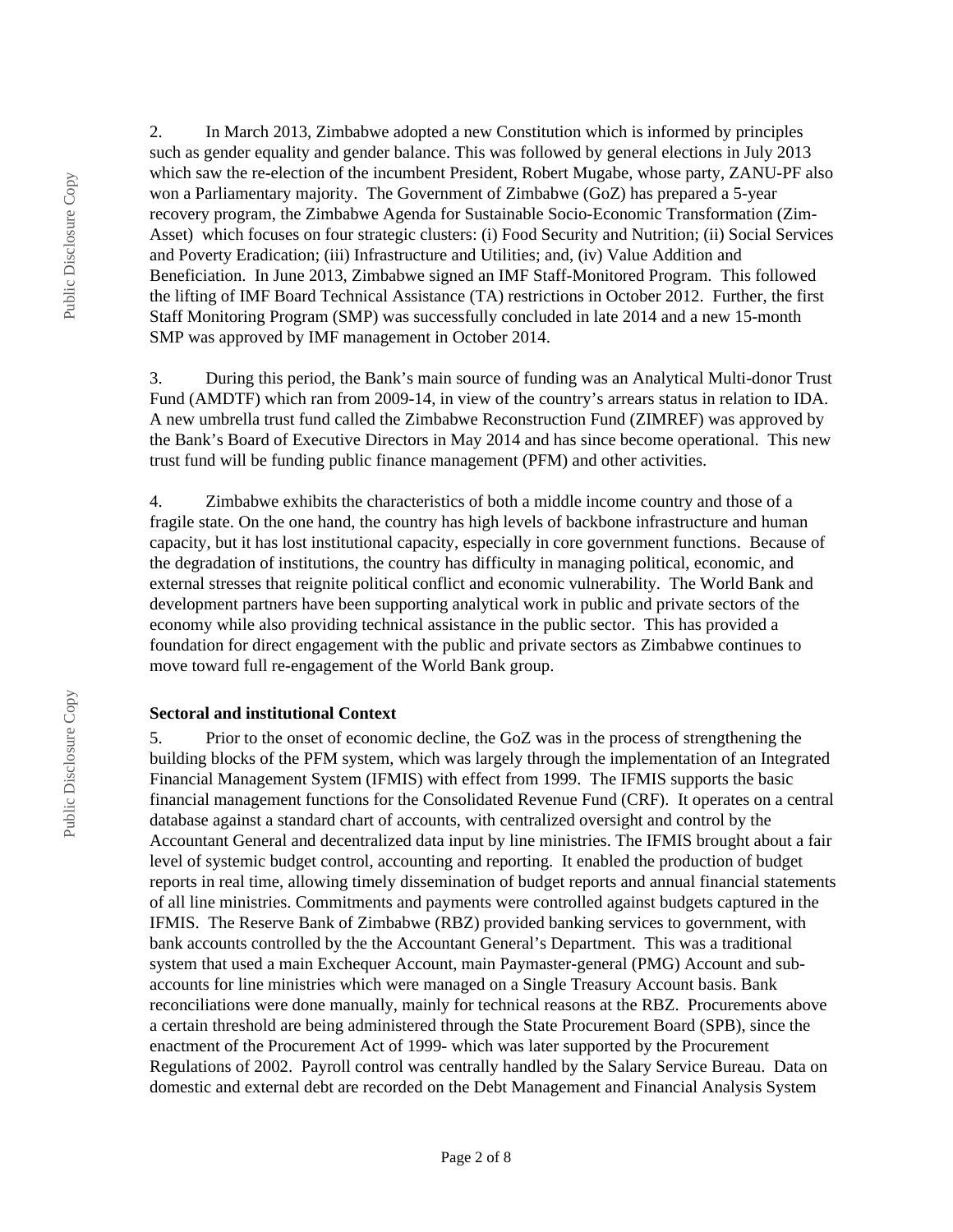(DMFAS) database which was not integrated with IFMIS.

6. Following the achievement of relative economic stability, the GoZ, focused on rebuilding its public financial management systems in 2009. The management of the PFM system is mainly concentrated within the Ministry of Finance and Economic Development (MoFED) with the exception of public procurement management which is vested in the SPB. Within the MoFED, the Permanent Secretary has the overall responsibility for PFM while the Principal Director has the responsibility for budget planning and execution. The Accountant General has responsibility for IFMIS, treasury duties, internal controls, production of timely and appropriate management and financial accounts. Within Ministries, Departments and Agencies (MDAs), the Accounting Officers have overall responsibility for effective PFM and are assisted by the Finance Directors. While this has yielded significant improvements in the legal framework, IT systems and budget procedures, the full benefits of these reforms have not yet been felt in terms of aggregate fiscal discipline, strategic allocation of resources, and effective service delivery outcomes. The government authorities and development partners recognize the need to move to a new phase of the reforms which are focused on the alignment of PFM legal framework with the Constitution of Zimbabwe, implementation of the new rules and regulations, tighter internal controls, and greater attention to the benefits of PFM reforms for MDAs and sectors.

7. The key challenges of the PFM in Zimbabwe were identified in a Rapid PFM Assessment (2009); Country Integrated Fiduciary Assessment (CIFA) (2012)); and Country Fiduciary Reengagement Assessment or Use of Country FM Systems (UCS) Assessment conducted in early 2015. The key findings of the three assessments are similar and are summarized below:

 Key challenges identified in the Rapid PFM Assessment (2009), Country Integrated Financial Assessment (2012), and Country Fiduciary Re-engagement Assessment (2015)

a. Credibility of the budget and fiscal discipline: The budget is not an effective instrument for ensuring fiscal aggregate and allocative efficiency. In respect to risks for aggregate fiscal discipline, expenditure variances in 2009 and 2010 were above 50 percent. This decreased to 13percent in 2012, 6.7percent in 2013 and a favorable variance of 5percent in 2014. The increases in public sector salaries over and above budget limits over the period 2011 to 2014, as well as loan repayments have further undermined Budget credibility.

b. Budget transparency and comprehensiveness: The budgets did not show all resources or funds available to the Government, especially, internally generated funds of the MDA and donorfunded projects. The budget was not effective in allocating resources to priority functions and did not provide feedback on results achieved. The budget classification was not consistent with Government Finance Statistics (GFS) and Classifications of the Functions of Government (COFO G) standards.

c. Policy-based budgeting and service delivery: There is insufficient linkage between the multi-year budget framework and the results-based budgeting system. There is a need for linkage and effective monitoring and evaluation- through to the budget execution phase- to assure service delivery goals are met, including the full implementation of the results-based budget-reporting processes.

d. Predictability and control in budget execution to achieve intended strategic allocations of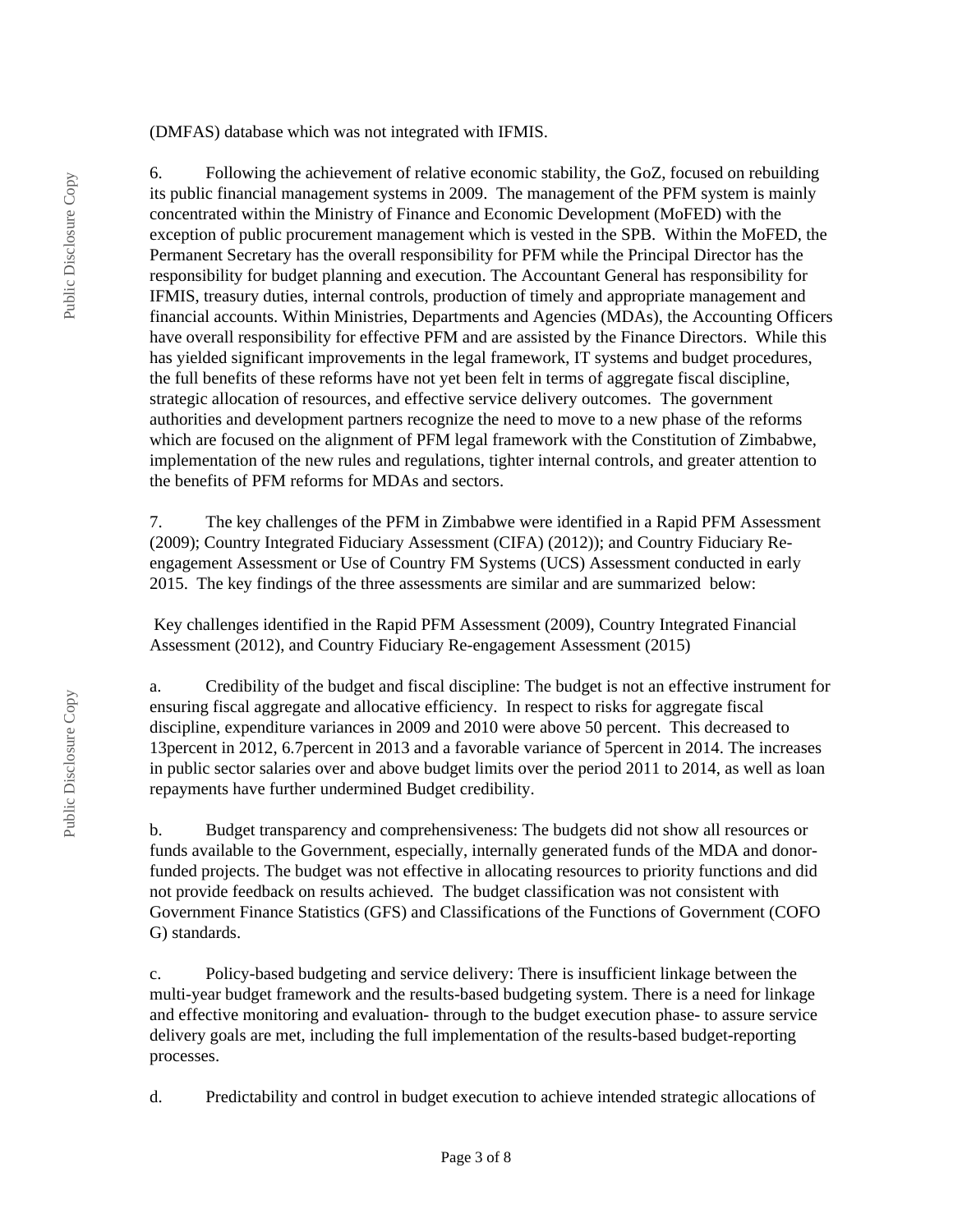resources: Notwithstanding the cash management arrangements that were in place, both predictability and control in budget execution were very low and this is due to the limited fiscal space.

e. Accounting, recording, and reporting to achieve fiscal discipline and service delivery: The SAP accounting system is a significant resource in servicing financial management information needs. It collapsed during the hyperinflationary era, but has since been restored and there is now a need to improve the integrity of the system through high quality internal and external auditing. The Annual Financial Statements and reports need to be compliant with the IPSAS Cash Basis standard and should provide the Parliament and the public with a credible and meaningful summary picture of the Government's revenues and spending.

f. Internal controls were found to be weak: The Auditor General's report (2013) flagged serious Governance challenges and weak control systems in ministries - leading to unsupported payments, losses and fraudulent activities. Record keeping in a number of ministries is poor, some MDA did not reconcile differences between the Sub-Paymaster General Accounts and the IFMIS, and a number of ministries had unauthorized expenditures.

g. Ineffective internal audit in terms of its independence, competence, quality control and ability to provide assurance through its audit products: In other words, the ability of internal audit within Government to assess, with reasonable credibility, the cost-effectiveness of financial management systems and internal controls is limited.

h. Procurement: The procurement assessment done as part of the CIFA, adopted the OECD-DAC methodology as its benchmarking tool of four pillars and 12 key indicators. The overall Zimbabwe procurement system was rated 44percent, reflecting the fact that the system had more weaknesses than strengths when compared to internationally accepted systems. The Legislative and Regulatory Framework needs to be expanded to cover all types of procurement and agencies. Additionally, it needs to be supported with detailed implementing regulations and standard bidding. Currently, there is no effective procurement planning and no integration with the budgeting cycle. The regulatory agency, the State Procurement Board, concentrates largely on the transactional side of procurement and does not actively perform other critical functions— such as, building agency capacity, monitoring procurement performance and setting standards.

i. External scrutiny and audit: External audit and legislative scrutiny of audit reports show that the checks and balances in the IFMIS need to work better to ensure that expenditures are well controlled and scrutinized. Though much has improved since the Auditor General issued a 'Disclaimer of opinion' for all public accounts in 2006 because of the breakdown of the IFMIS , the 2013 audit report still shows serious weakness in compliance with internal control systems.

j. Donor practices: The report shows that projections and reporting by donors on Project expenditures were not done through the budget system. The budget estimate (blue book) for 2015 shows a few of the donor projects. Donors need, among other things, to develop confidence that internal controls over expenditure programs are fully reliable and public expenditure through the budget is publicly reported and audited in a timely fashion. Much more efficient and effective procurement systems and payroll controls are also needed to move towards donor acceptance to use country systems.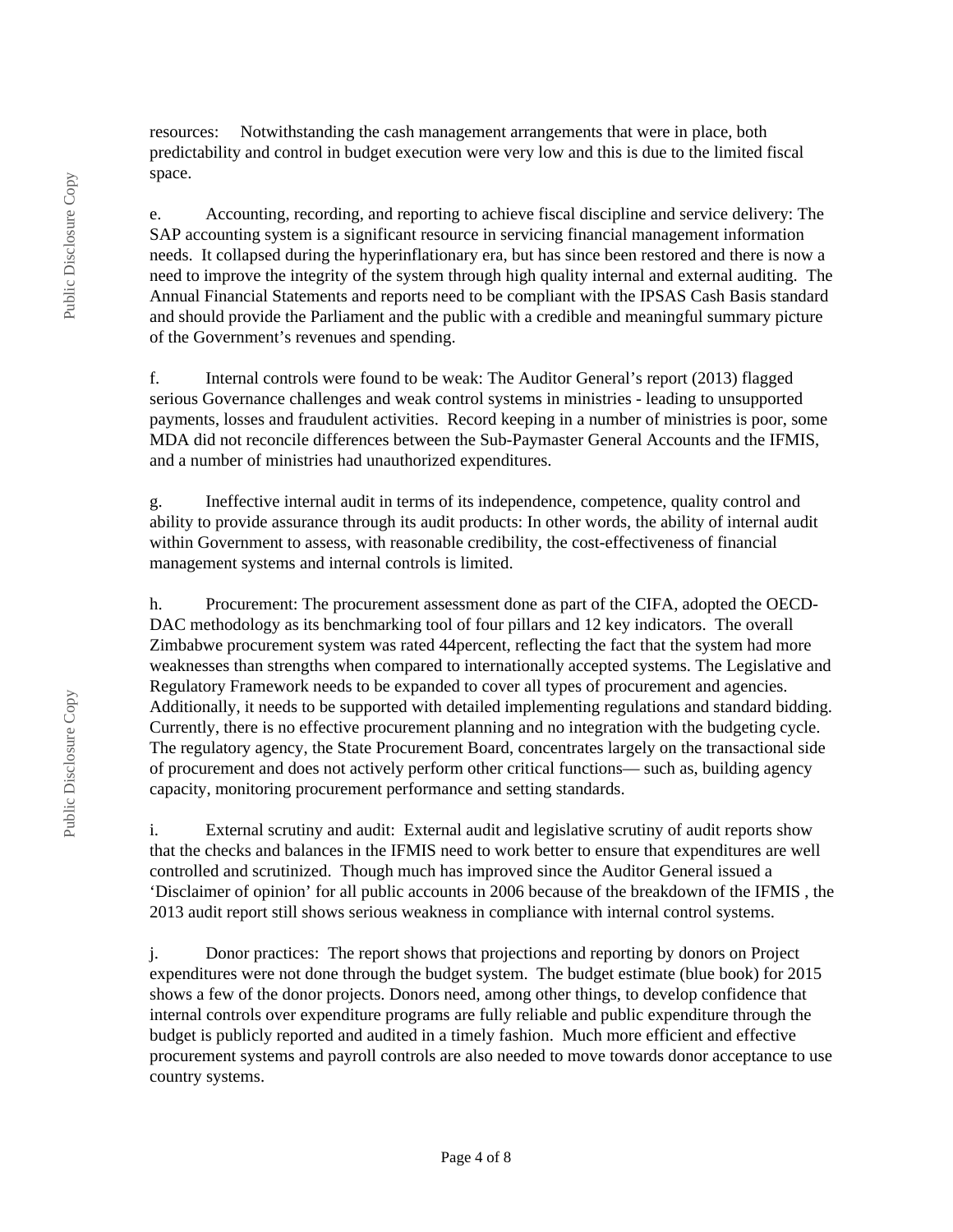## **II. Proposed Development Objectives**

The Project development objective (PDO) is to improve control, transparency and accountability, and oversight in the use of public resource in Zimbabwe. The Project will contribute to enhancing fiscal discipline, strategic allocation of resources, and service delivery efficiency, through strengthened systems, procedures and targeted capacity-building.

## **III. Project Description**

### **Component Name**

Financial Management and Accounting

#### **Comments (optional)**

The objectives of this component are to improve financial reporting, strengthen fiscal controls, and enhance financial transparency.

#### **Component Name**

Enhance effectiveness of Internal Controls and Internal Audit

#### **Comments (optional)**

The objective of this component is to strengthen internal oversight and controls by enhancing effectiveness of internal audit to ensure compliance with rules and regulations and contribute to effective service delivery outcomes.

#### **Component Name**

Enhance Accountability through strengthening External Audit

### **Comments (optional)**

The objective of this component is to strengthen the Office of the Auditor General (OAG) to deliver high quality audit products, on its enhanced mandate (as provided for by the Constitution of Zimbabwe)), which covers all ministries, departments and agencies of Government, public entities and rural and urban local authorities.

#### **Component Name**

Strengthening the Demand Side of Transparency and Accountability

#### **Comments (optional)**

The objective of this component is to strengthen the demand side of accountability by enhancing Parliament's role in public financial management, including increased collaboration with other demand-side actors.

#### **Component Name**

PFMEP Management

#### **Comments (optional)**

44. The objective of this component is to provide the administrative and operational structure for the seamless management and coordination of implementation of activities of the Project by the various component managers. This structure will provide technical leadership in articulating, guiding and monitoring the overall PFM reforms across the Government.

#### **Component Name**

Project Implementation support by the World Bank

#### **Comments (optional)**

The PFM Enhancement project is the first recipient executed project under the ZIMREF covering works, goods and services. The use of country FM systems would result in streamlined supervision activities and implementation support will play a key role in ensuring that the use of country system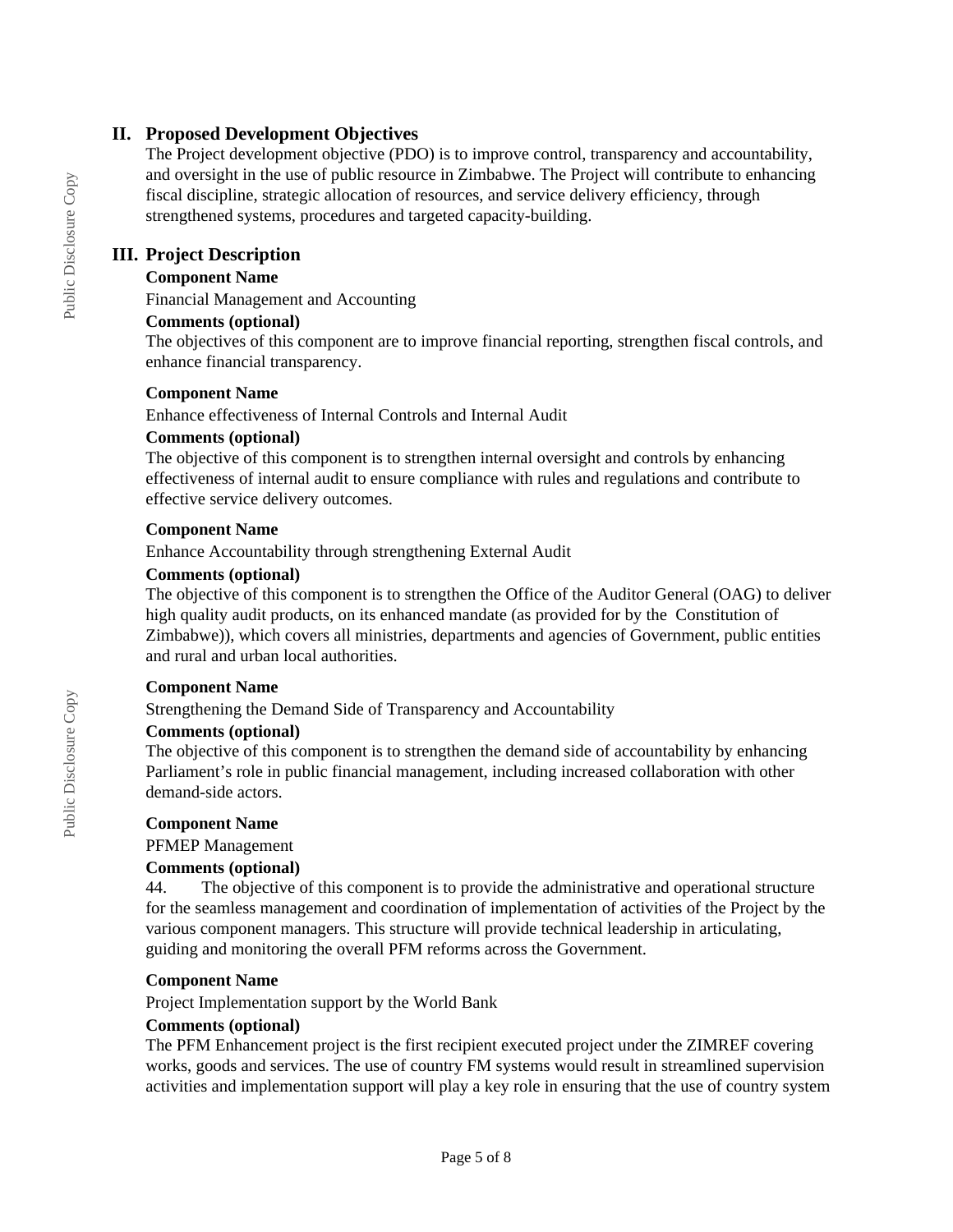does not bring about use of project funds for unintended purposes. Though it is the primary responsibility of the government to supervise the implementation of the project, complimenting it with the Bank's implementation support would be needed in minimizing the risk of using country systems. The World Bank will provide intensive implementation support at the inception and the early stages of the projects until such time that reliance can be established on the systems used by the project.

# **IV. Financing** *(in USD Million)*

| Total Project Cost:                   | 20.80 | Total Bank Financing: 0.00 |       |
|---------------------------------------|-------|----------------------------|-------|
| Financing Gap:                        | 0.00  |                            |       |
| <b>For Loans/Credits/Others</b>       |       | <b>Amount</b>              |       |
| <b>Borrower</b>                       |       |                            | 0.00  |
| Zimbabwe Reconstruction Fund (ZIMREF) |       |                            | 20.80 |
| Total                                 |       | 20.80                      |       |

# **V. Implementation**

8. This PFM Enhancement Project responds to the needs of the Government's objective of promoting efficiency and minimizing the administrative bottlenecks in the implementation of the PFM reforms. To this end, the institutional arrangements for the implementation of this project are being simplified and streamlined, based on lessons learnt over the past five years during which the Bank provided technical assistance using the Analytical Multi-Donor Trust Fund to provide for orderly coordination in the implementation of project activities and completion of deliverables. The specific details for the institutional and implementation arrangements to support the project are summarized below:

# PFM Steering Committee:

9. A PFM Reform Steering Committee (PFMSC) – will be established to provide strategic guidance and oversight to the project implementation process. The Permanent Secretary for MoFED will chair the committee's meetings, and membership of the committee will include the Accountant General, Head of Internal Audit, Auditor General, Clerk of Parliament, OPC, PSC and the Ministry of Local Government, Public Works and National Housing, three representatives of the ZIMREF contributing partners and a representative of the World Bank as the Administrator of the Trust Fund. Other stakeholders may be invited to the Steering Committee meetings. The Steering Committee must meet at least once in each quarter of the year. The Steering Committee will help in addressing Inter-Ministerial issues pertaining to the entire PFM Enhancement Project and related PFM reform projects of Government. It will also ensure the full engagement of all major organs of Government for effective control and management of public finances. It will be responsible for the overall policy coordination and policy guidelines for this project in particular, and for PFM reform in general. The PFMSC will review, approve and oversee the publication of annual progress reports on PFM reform at least two months after the end of the year.

10. PFM Reform Unit: The existing PFM Reform Unit (PFMRU) will be capacitated to coordinate and consolidate key activities under the various components of the PFM Enhancement Project. There will be a Project Director, appointed and responsible for overall project coordination, who will lead the project management team. In this regard, the day-to-day management of the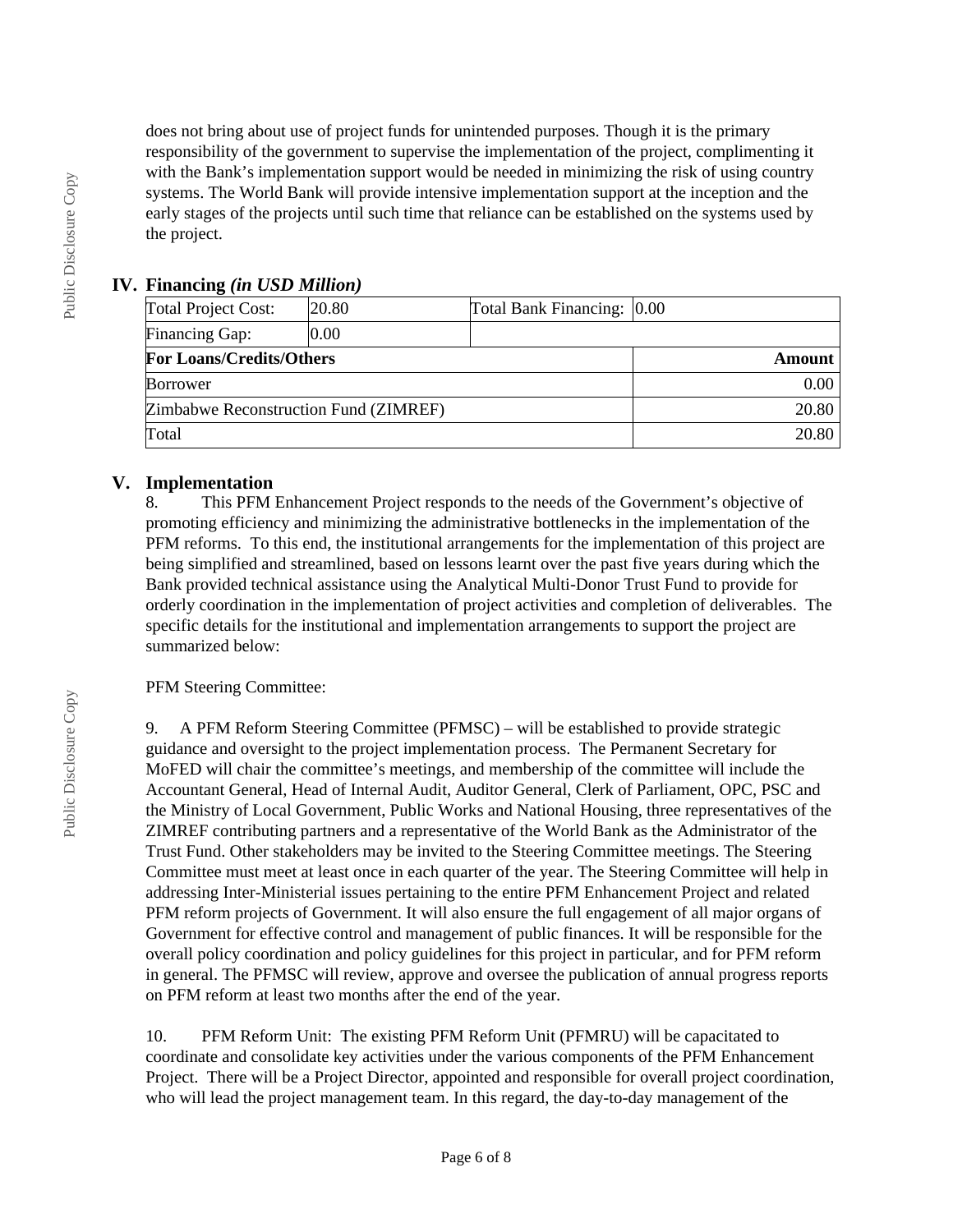Public Disclosure Copy Public Disclosure Copy

project will be the responsibility of the Project Director who will report directly to the Permanent Secretary of MoFED. The Project Director will lead a project management team comprising, inter alia, Procurement Officers, a Financial Management Specialist, Gender Specialist and a Monitoring and Evaluation Specialist (full- or part-time as appropriate). The functions of the project management team will be to coordinate the preparation of Annual Work Plans and Budgets (AWPBs); to coordinate the preparation of progress reports for the consideration of the PFMSC; to coordinate the preparation of annual Procurement Plans (PP), the preparation of quarterly interim financial statements, and the preparation of annual project accounts. The project management team will be responsible for the timely conduct of annual audits of the project accounts and timely submission of same to the World Bank and to the PFMSC. The Project Director will be the principal point of contact with the World Bank's Task Team Leader (TTL) for the resolution of project issues on a day-by-day basis (including requests for no-objections).

11. Component Managers: Component managers will be appointed to oversee the implementation of project activities in each component of the project. The components are: Financial Management and Accounting under the Accountant General, Internal Audit (to be determined); External Audit under the OAG; and Legislative Oversight under the Clerk of Parliament. Each component manager will be responsible for the implementation of activities under him/her and will be reporting to the Project Director.

| Safeguard Policies Triggered by the Project    |  | N <sub>0</sub>            |
|------------------------------------------------|--|---------------------------|
| Environmental Assessment OP/BP 4.01            |  | $\boldsymbol{\mathsf{x}}$ |
| Natural Habitats OP/BP 4.04                    |  | $\boldsymbol{\mathsf{x}}$ |
| Forests OP/BP 4.36                             |  | $\boldsymbol{\mathsf{x}}$ |
| Pest Management OP 4.09                        |  | x                         |
| Physical Cultural Resources OP/BP 4.11         |  | $\boldsymbol{\mathsf{x}}$ |
| Indigenous Peoples OP/BP 4.10                  |  | x                         |
| Involuntary Resettlement OP/BP 4.12            |  | $\boldsymbol{\mathsf{x}}$ |
| Safety of Dams OP/BP 4.37                      |  | $\mathbf x$               |
| Projects on International Waterways OP/BP 7.50 |  | ×                         |
| Projects in Disputed Areas OP/BP 7.60          |  | X                         |

## **VI. Safeguard Policies (including public consultation)**

## **Comments (optional)**

## **VII. Contact point**

#### **World Bank**

Contact: Daniel Yaw Domelevo Title: Senior Financial Specialist<br>Tel: 5394+3210 / Tel: 5394+3210 / Email: ddomelevo@worldbank.org

#### **Borrower/Client/Recipient**

Name: Republic of Zimbabwe Contact: Edwin Zvandasara Title: Accountant General